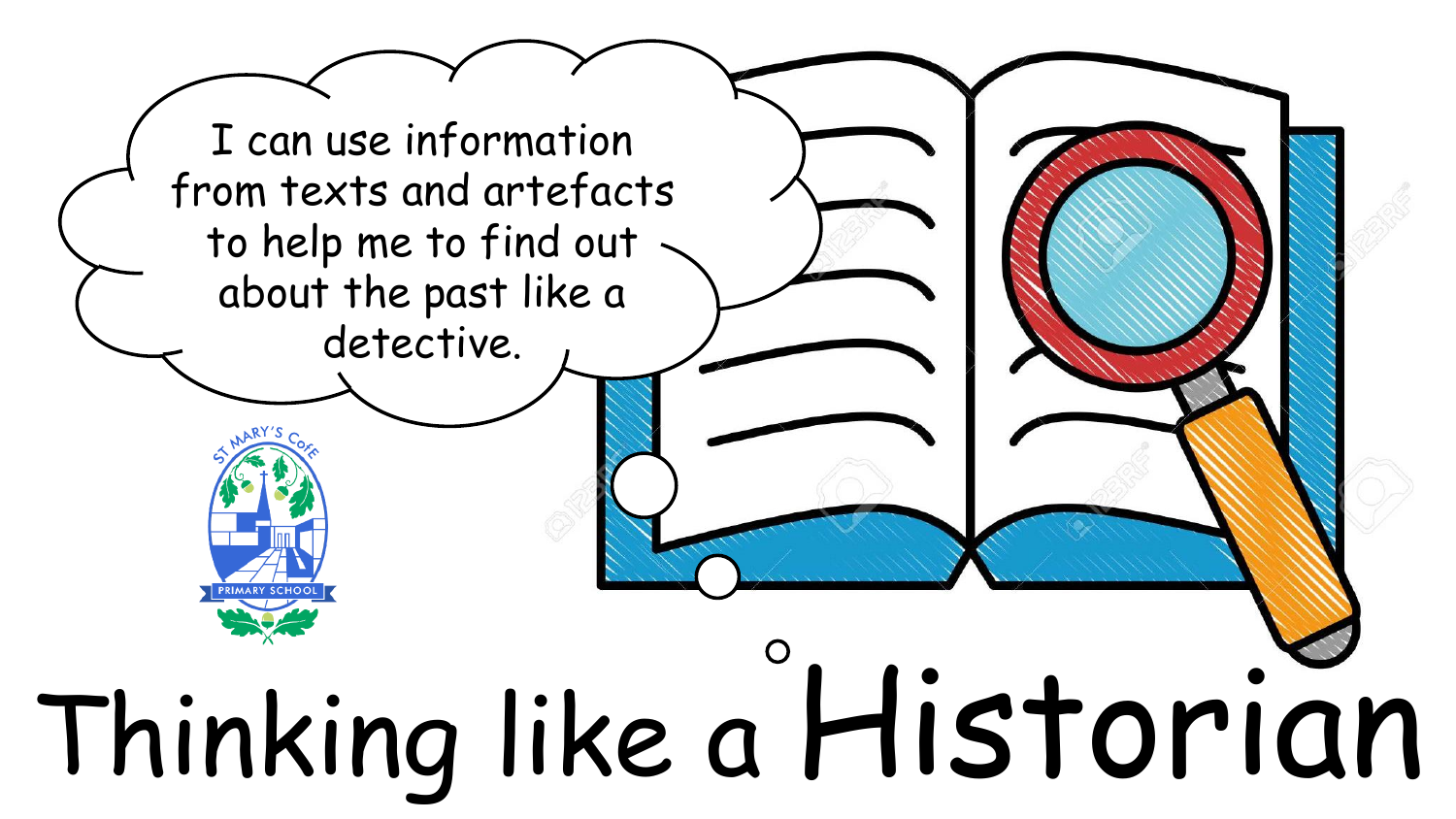# What are the **questions you want to answer using the sources?**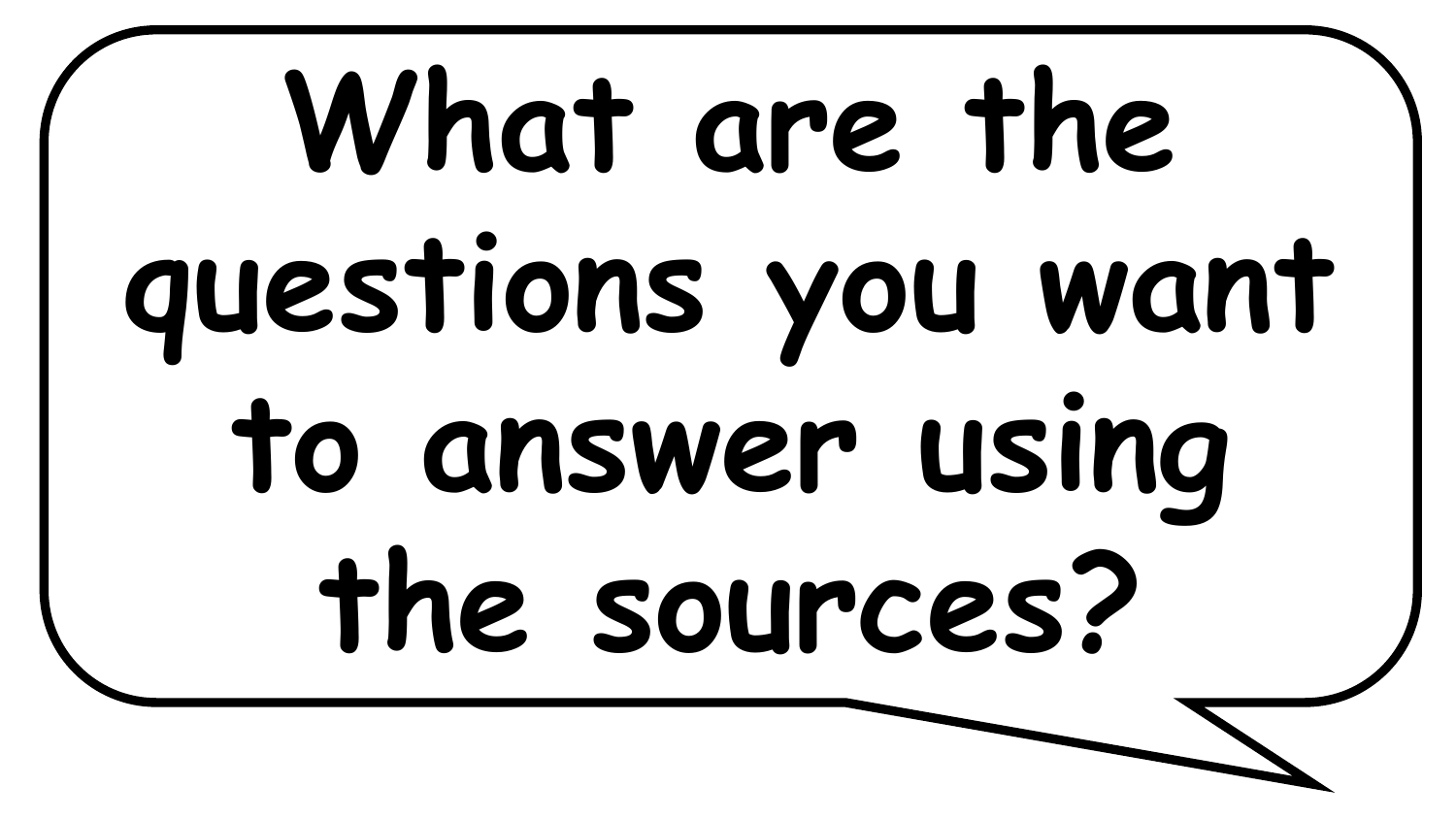#### **Is the source reliable?**

Can we rely on the source to give us factual information on the past?

**Who wrote/ made the source?**

**Was this person there at the time?**

**Are they trustworthy?**

*Or was it made years later?* 

*Is it by someone who is biased/ doesn't know what happened?*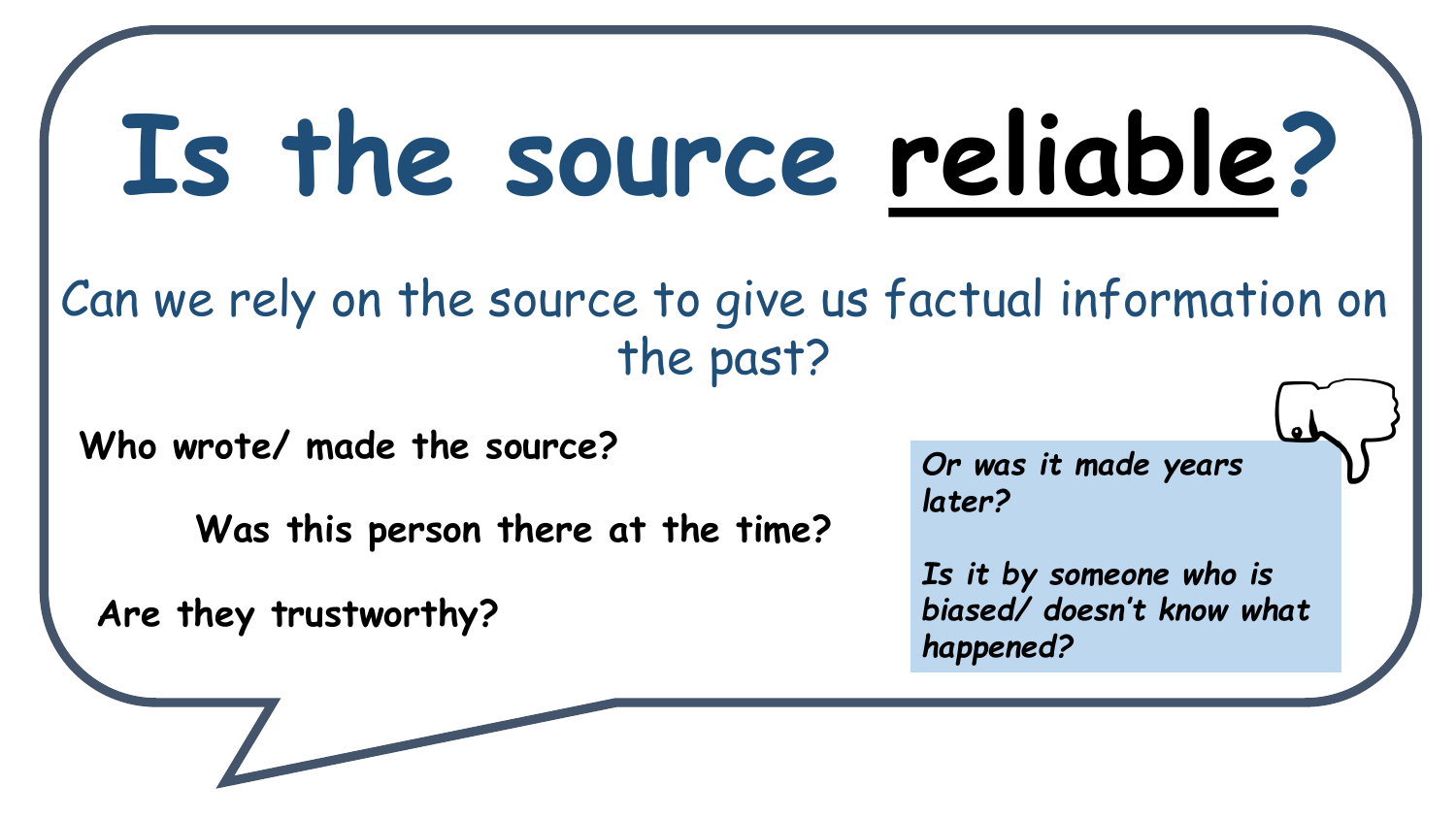## **Is the source rich?**

Will the source give us lots of useful information about what it was really like at the time?

**Does it contain useful information?**

> **Is there a lot of detail to help you answer your question?**

*Or is it vague without much detail?*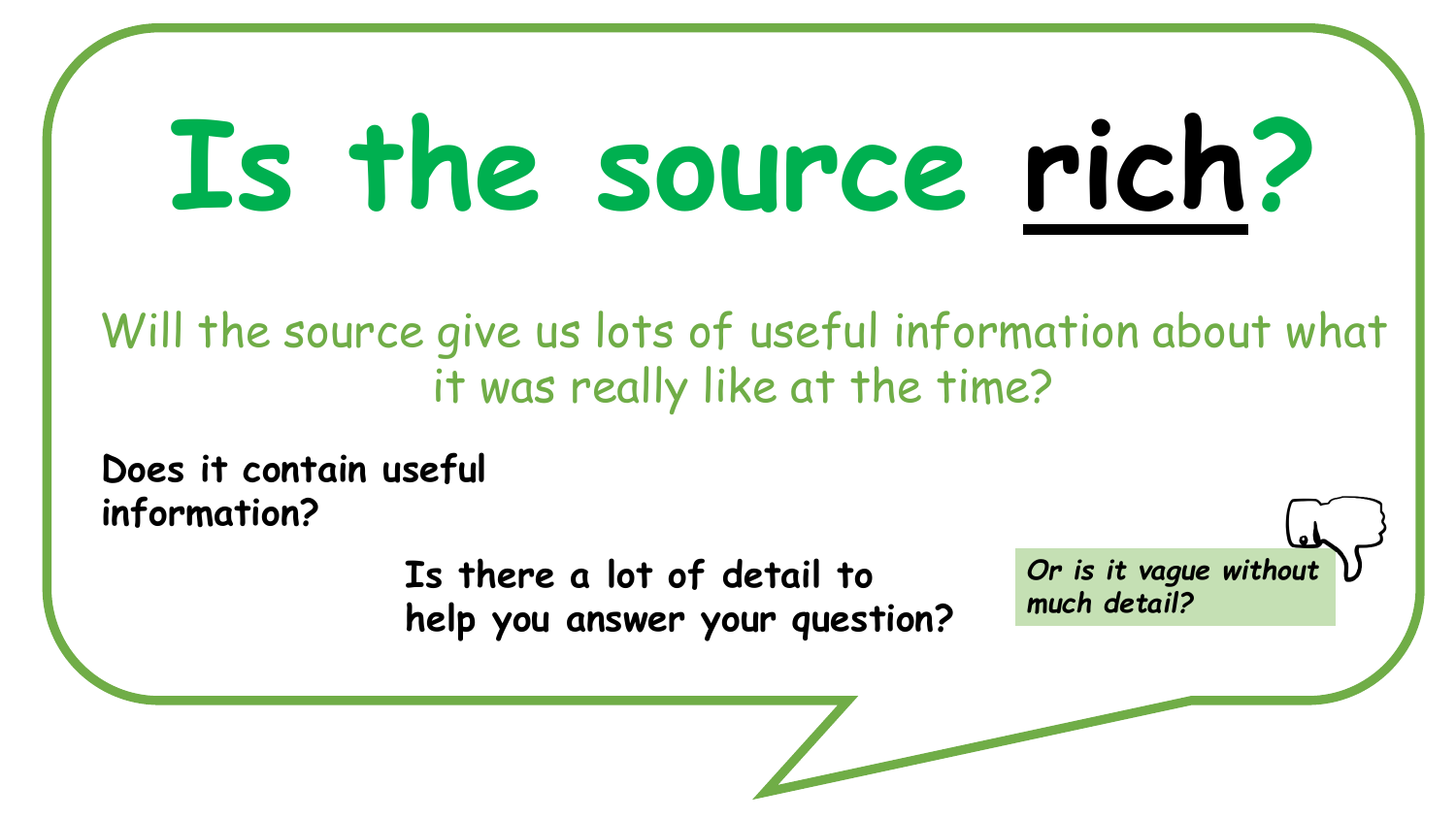## **Is the source relevant?**

#### we are looking at? Does the source relate to the time period and place that

**When was it written? Was it before or after this time?**

> **Does it have the right information to help you to answer your question?**

*Or is it focused on other people or events?*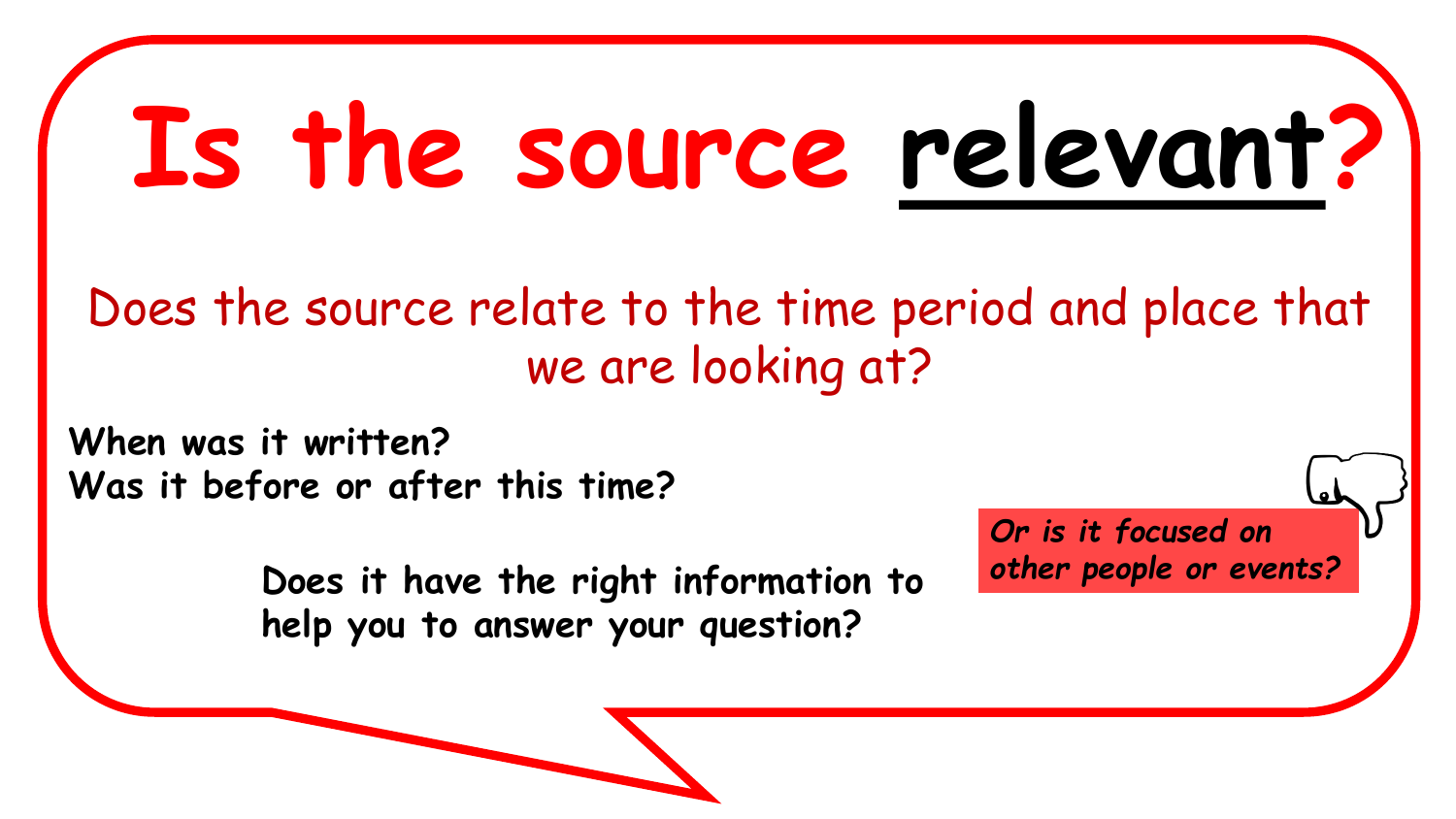### **Historians describe:**

What can you see?

#### What is it?

How old is it?

Who made/wrote it?

What is it made from?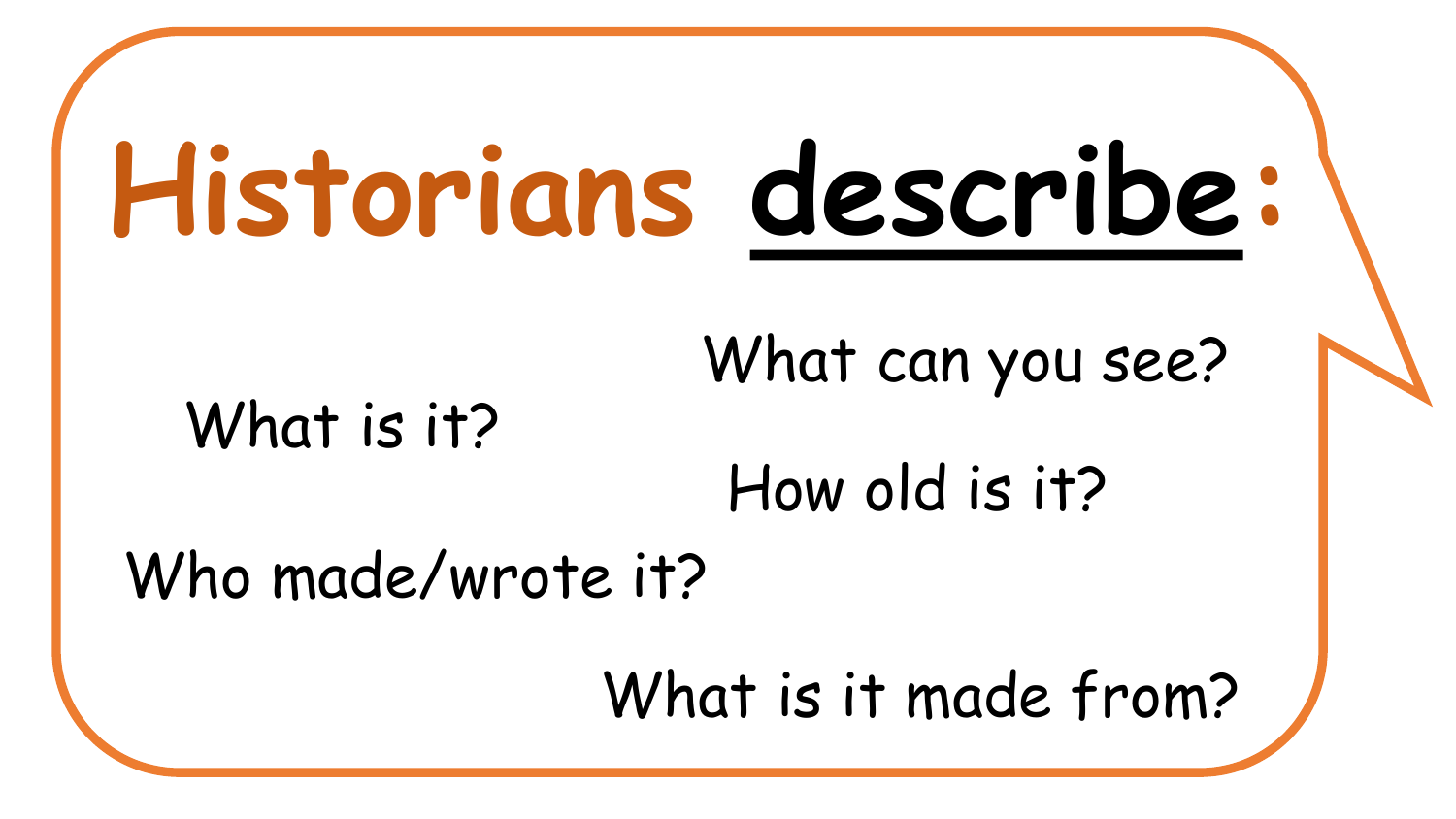## **Historians analyse:**

Where do you think it came from?

What you think it was used for?

What does it tell us about the past?

Why do you think it was made/written?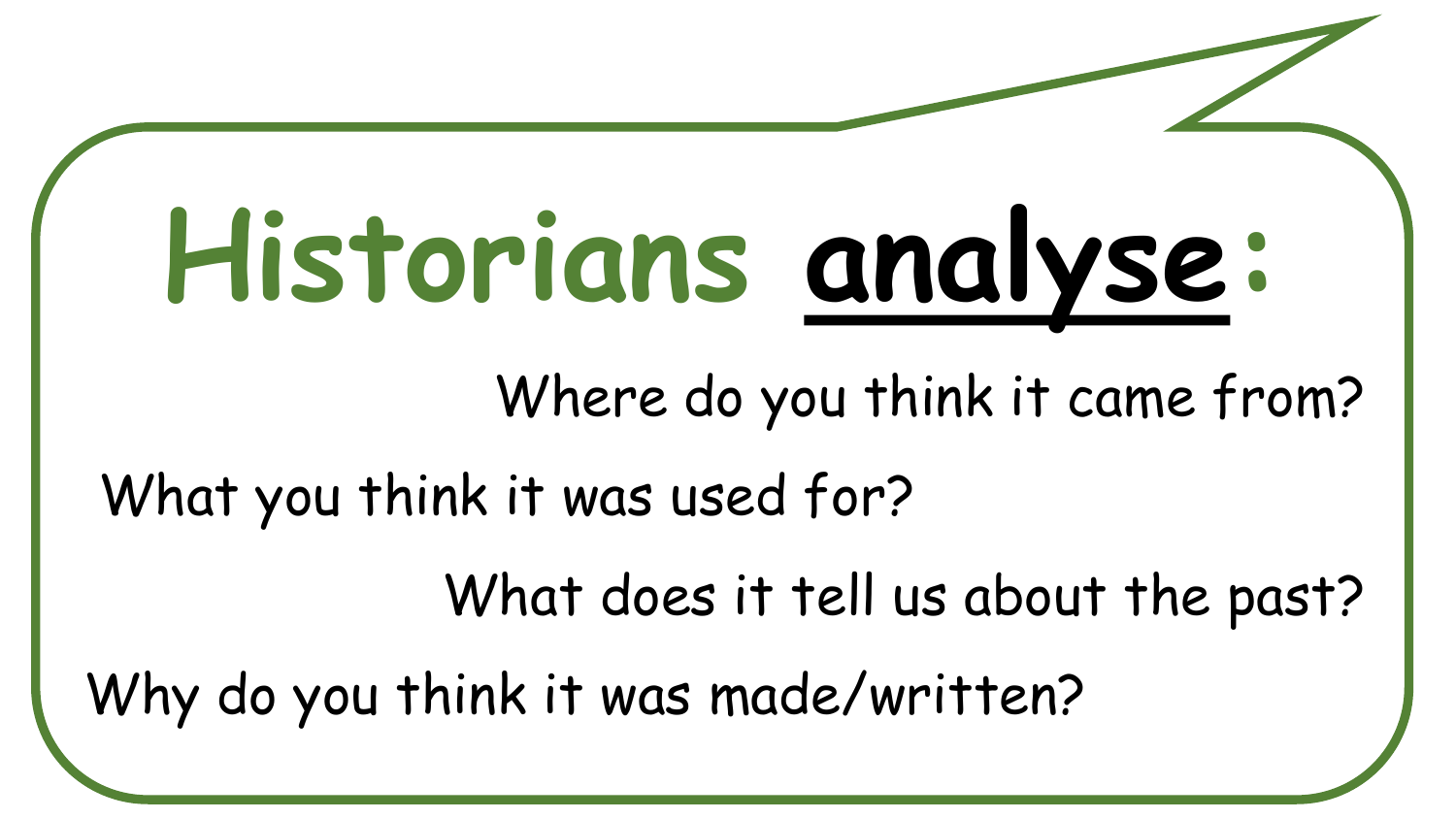### **Historians evaluate:**

#### Is it useful?

#### the information about  $\overline{\phantom{a}}$ How reliable is it?

#### How rich is it? How relevant is it?

Does it help me to answer my question?